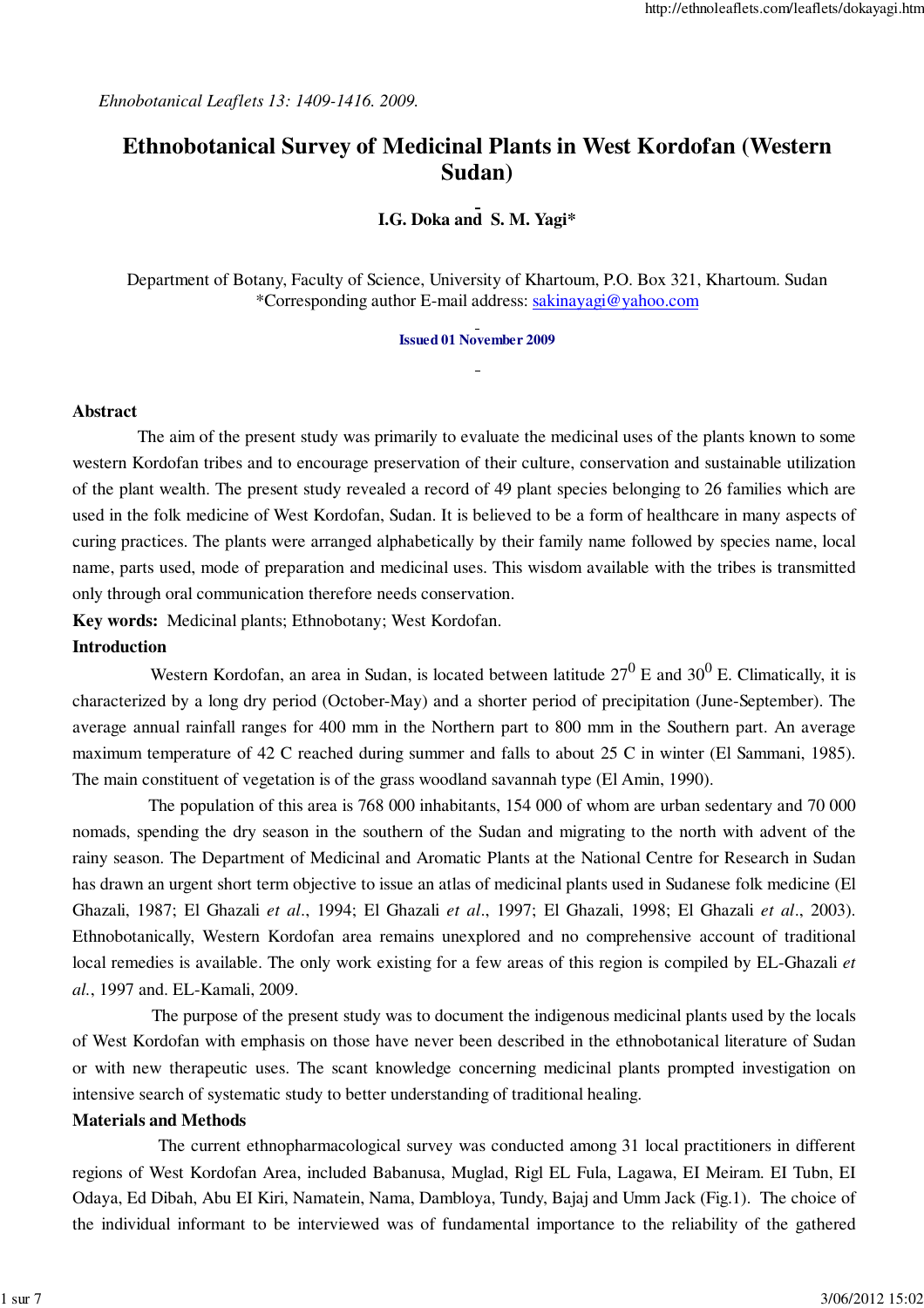information. We only selected practitioners who utilized medicinal plants as part or all of their therapeutic activity, and who were regarded as professional. Questions addressed to the informants were mainly focused on local names, ailments and diseases treated, therapeutic part(s) of plants used and methods of preparation. A therapeutically efficacious effect was accepted if use is mentioned by at least three different informants.

 Botanical specimens of recorded plants were collected and materials were mounted on herbarium sheet, and then deposited in the Herbarium of Botany Department, Faculty of Science, University of Khartoum. Identification was determined using the available relevant African Flora with special attention to scientific publications of Sudan and neighbouring countries (El Amin, 1990; Andrews, 1950, 1952, 1956; Berge and Hijam Maria, 1898; Broun and Massey, 1929; Hutchinson and Dalziel, 1968; Maydell, 1990; Ross, 1975) and by means of a comparison with herbarium specimens conserved in the Herbaria of Botany Department and that of Soba Forests Research Centre.

#### **Results and Discussion**

Information obtained from the analysis including the folk therapeutical data was compared with those of the atlas of medicinal plants used in Sudanese folk medicine. 49 plant species belong to 26 families was reported with further emphasis on their vernacular names, popular uses, parts used and methods of preparation. These plant species were arranged alphabetically by their families and botanical names (Table 1).

 The plants listed in Table 1 include remedies for treating skin diseases, digestive system diseases, urinary and the respiratory systems diseases and antidotes for treatment of scorpion and snake strokes. Also, species like *Mitragyna inermis* (bark), *Balanites aegyptiaca* (leaves) and *Terminalia laxiflora* (bark) were used for the treatment of malaria. However, for some species, there is evidence in the literature that the mode of application being practised by the local people is likely to be effective. For example, in the traditional medicine, the bark powder of *Albizzia anthelmintica* is used as anthelmintic which coincides by the pharmacological validation of Galal *et al*., 1991a and b) and Koko (2000). The prevalence of numerous endemic diseases, malnutrition, poverty and increasing cost of personal healthcare emphasizes the role played by folklore medicine as revealed by the study conducted in Western Kordofan.

 Moreover, we observed that, knowledge of medicinal plant use among the young was less well developed and negatively correlated with the level of informant education. Our observation suggests that the educated, usually younger people tend to migrate to more lucrative jobs away from the villages. As western Kordofan traditional medical knowledge is orally passed down via lifestyle, it is important to exhaustively document and publicize medicinal plant knowledge within the young generation to raise awareness of and appreciation for their traditional values and for the conservation and sustainable use of the plants as well as to keep the traditional medical knowledge left in their community alive.

In this context, it may be important that personal contacts with natural areas not only provide learning opportunities but also motivate people to protect their environment; thus, the natural setting seems to be central to the acquisition of traditional plant knowledge. In conclusion, folklore medicine in Western Kordofan may constitute an important component of the health care system. However, more than 30% of these species are endangered species. This calls for efforts for the protection and conservation of these species. Further, the claimed therapeutical values of the reported species call for thorough investigation and modern scientific studies to establish their safety and identify the active ingredients.

### **Acknowledgement**

 We appreciate Dr El Sheikh Abd Alla El Sheikh, Soba Forests Research Centre, for his help and interest in this study.

#### **References**

Andrews, F.W. 1950. *The flowering plants of the Anglo-Egyptian Sudan*, Vol.l, Buncle & Co.Ltd., Arbroath,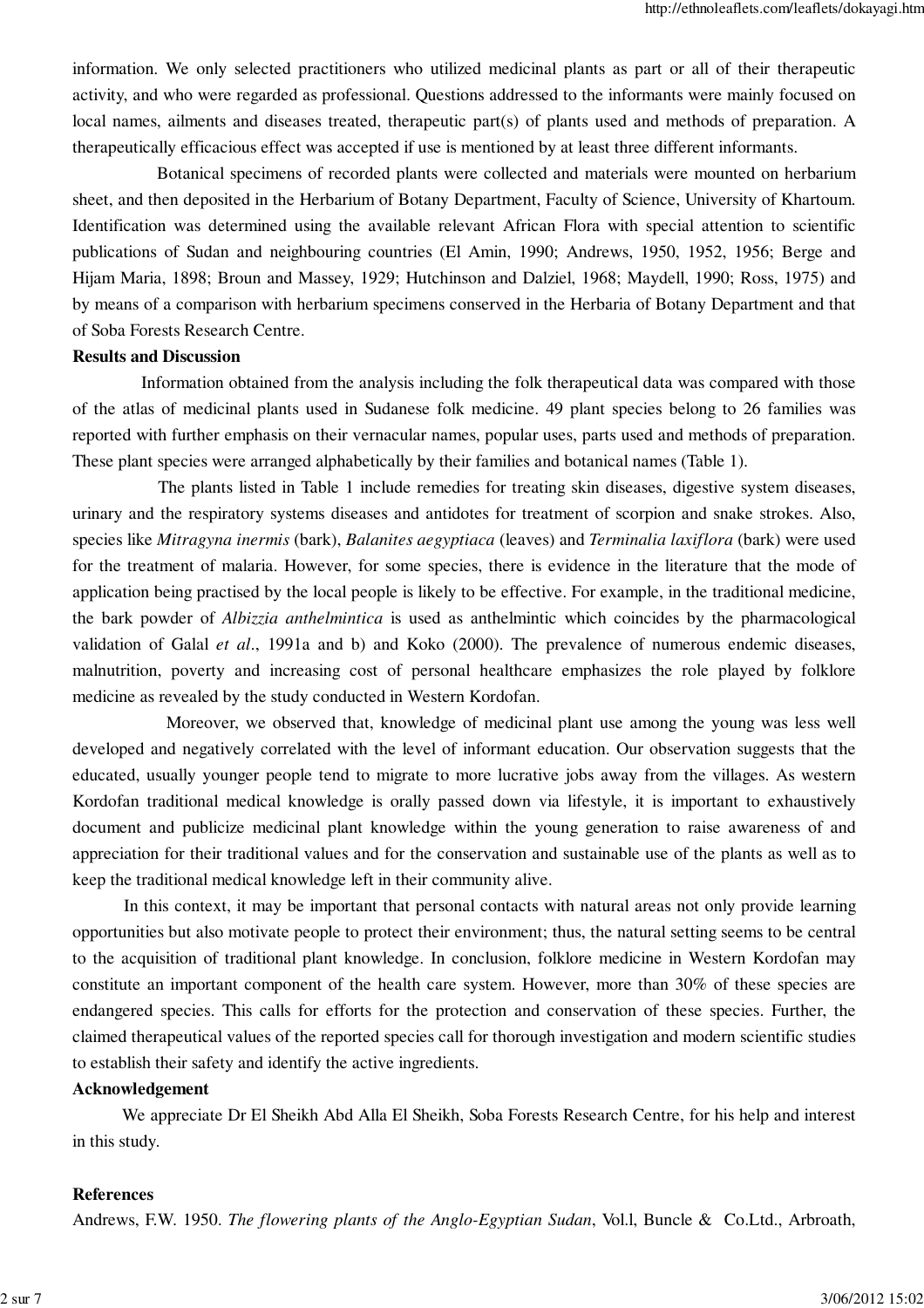Scotland.

- Andrews, F.W. 1952. *The flowering plants of the Anglo-Egyptian Sudan,* Vol.II Buncle & Co. Ltd, Abroath, Scotland.
- Andrews, F.W. 1956. *The flowering Plants of the Anglo-Egyptian Sudan*, Vol.III. Buncle & Co.Ltd, Arbroath, Scotland.
- Berge, C.C. and Hijam Maria E.E. 1898. *Flora of Tropical East Africa*. Moraceae. Royal Botanic Gardens, Kew.
- Broun, A.F. and Massey, R.E. 1929. *Flora of the Sudan*. Thomas Murby and Co 1. Fleet Lane, London, E.C. 4.
- El Amin, H.M. 1990. *Trees and shrubs of the Sudan*. Ithaea Press, Exeter.
- El Ghazali, G.E.B. 1987. *Medicinal plants of Sudan, Part I, Medicinal plants of Erkowit*. University Press, Khartoum.
- El Ghazali, G.E.B., El Tohami, M.S., El Egami, A.A.B., Abdalla, W.E. and Mohamed, G. 1994. *Medicinal plants of Sudan, Part II, Medicinal plants of northern Kordofan*. Khartoum University Press, Khartoum.
- El Ghazali, G.E.B., El Tohami, M.S. and El Egami, A.A.B. 1997. *Medicinal plants of Sudan, Part III, Medicinal plants of the eastern Nuba Mountains.* Khartoum University Press, Khartoum.
- El Ghazali, G.E.B. 1998. Medicinal plants of Sudan, Part IV. *Medicinal Plants of the White Nile Province.* Khartoum University Press, Khartoum.
- El Ghazali, G.E., Aballa, W.E., Khalid, H.E., Khalafalla, M.M. and Hamad, A.D. 2003. Medicinal plants of Sudan, Part V. *Medicinal plants of Ingessana*. Sudan Currency Printing Press, Khartoum.
- EL-Kamali, H.H. 2009. Ethnopharmacology of Medicinal Plants used in North Kordofan (Western Sudan). *Ethnobotanical Leaflets* 13: 89-97*.*
- El Sammani, M.O. 1985. *ElKhuwei-Mazroub-Tinna study area*, Institute of Environmental Studies, University of Khartoum, Khartoum, Sudan.
- Galal, M., Bashir, A.K., Salih, A.M. and Adam, S.E. 1991a. Efficacy of aqueous andbutanolic fractions of *Albizzia anthelminthica* against experimental Hymenolepis diminuta infestation in rats. *Vet Hum Toxicol* 33 (6): 537-537.
- Galal, M., Bashir, A.K., Salih, A.M. and Adam, S. E. 1991. Activity of water extracts of *Albizzia anthelminthica* and *A. lebbek* barks against experimental *Hyenolepis diminuta*.infection in rats. *J. Ethnopharmacology* 31 (3): 333-337.
- Hutchinson, J. and Dalziel, J.M. 1968. *Flora of West Tropical Africa*. 1<sup>st</sup> Ed., Crown Agent for Overseas Governments and Administration, Millbank, London.
- Koko, W.S., Galal, M. and Khalid, H.S. 2000. Fasciolicidal efficacy of *Albizzia anthelminthica* and *Balanites aegyptiaca* compared with albendazole. *J. Ethnopharmacology* 71 (1-2): 247-252.

Maydell, H.J.V. 1990. *Tress and shrubs of the Sahel, their characteristics and uses*. GTZ, Germany.

Ross, J.H. 1975. *Flora of South Africa*, Vol. 16 Part I. The Government Printer, Pretoria.

Fig. 1. Location map of Western Kordofan, Sudan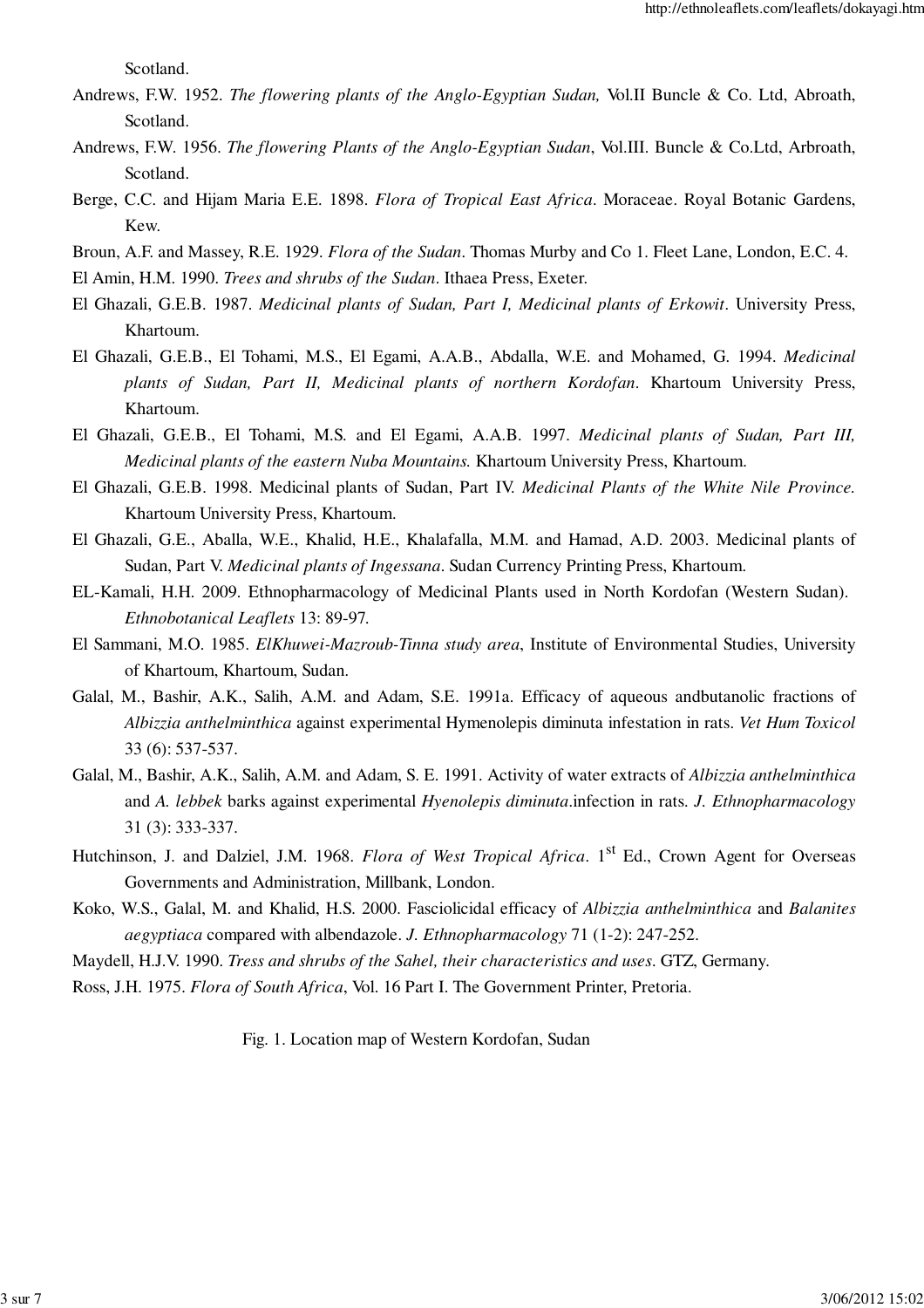

**Table 1: Medicinal plants used in West Kordofan.**

| <b>Family/Species</b>                         | <b>Local name</b> | Part       | <b>Preparations</b>       | <b>Aliment treated</b> |
|-----------------------------------------------|-------------------|------------|---------------------------|------------------------|
|                                               |                   | used       |                           |                        |
| Acanthaceae                                   |                   |            |                           |                        |
| Blepharis linariifolia Pers                   | El Bigiel         | Wp         | Decoction                 | Urine retention        |
| Ampelidaceae                                  |                   |            |                           |                        |
| Cissus quadrangularis L.                      | Sala Sala         | Wp         | <b>Smoke Decoction</b>    | <b>Syphilis</b>        |
|                                               |                   |            | Cataplasm                 | Leprosy                |
|                                               |                   |            |                           | Snake bite             |
| Anacardiacae                                  |                   |            |                           |                        |
| Lannea fruticosa (Hochst.ex<br>A.Rich.) Engl. | Layoun            | Ba         | Cataplasm                 | Swellings              |
| Asclepiadaceae                                |                   |            |                           |                        |
| Calotropis procera (Ait.)<br>Ait.f.           | Ushar             | <b>S</b> l | Direct application        | Scorpion bite          |
|                                               |                   | Fr &Le     | Boiled in seasamin<br>oil | Rheumatic pains        |
| Leptadenia arborea (Forsk.)<br>Schweinf.      | Shaaloub          | Ro         | Decoction                 | Jaundice               |
|                                               |                   | Le         | Paste                     | Dandruff               |
|                                               |                   |            |                           |                        |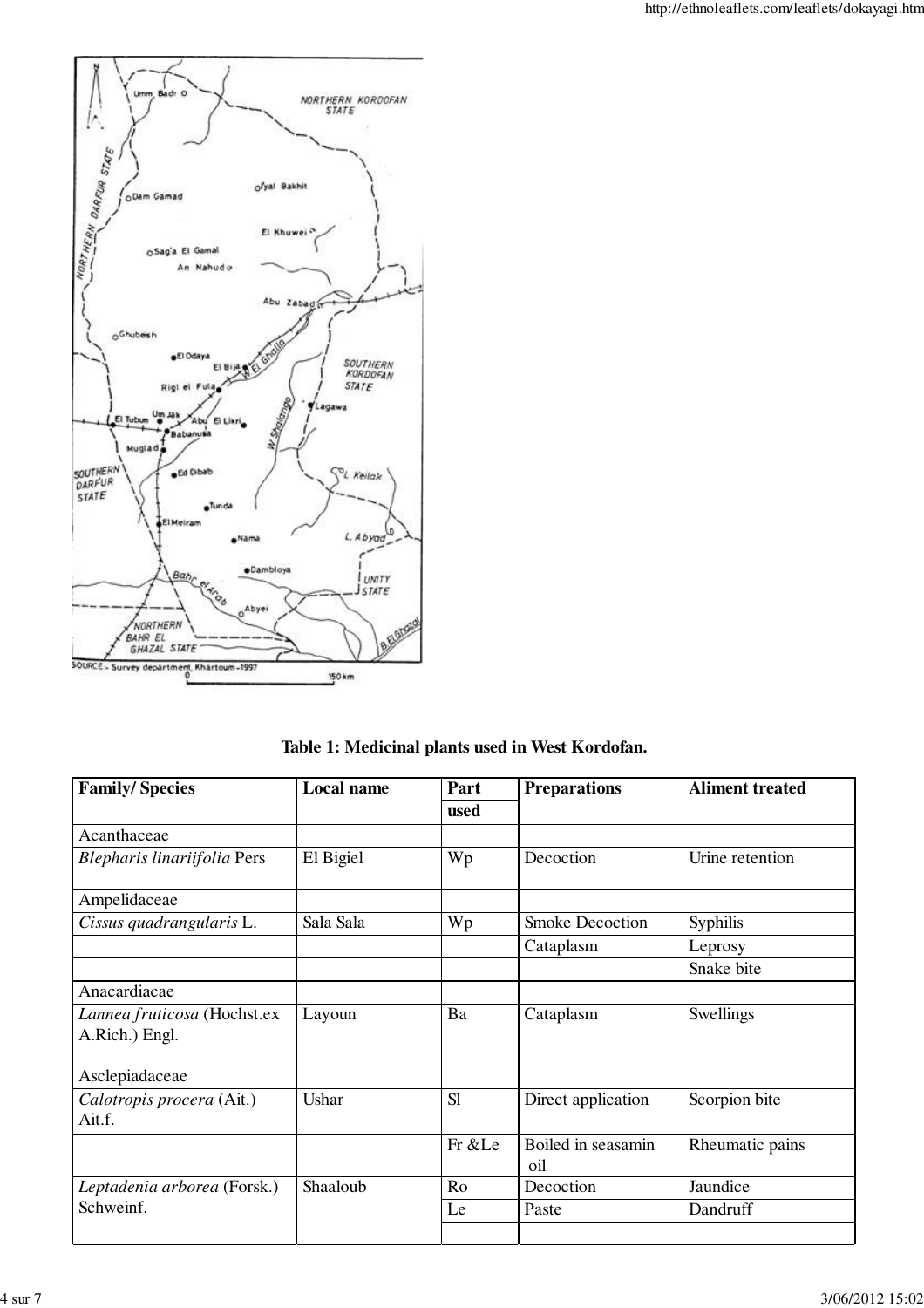| Mitragyna inermis (Willd.)<br>Kuntze        | <b>Umm</b> Gato     | Ba            | Decoction               | Malaria                        |
|---------------------------------------------|---------------------|---------------|-------------------------|--------------------------------|
| Balanitaceae                                |                     |               |                         |                                |
| Balanites aegyptiaca (L.)<br>Del.           | Hagleeg             | Le            | Decoction               | Malaria                        |
|                                             |                     | Fr            | Infusion                | Kidney & bladder<br>troubles   |
| Bignoniaceae                                |                     |               |                         |                                |
| Kigelia africana (Lam.)<br>Benth.           | Damblo              | Fr            | Roasted and<br>powdered | Swollen mastilis               |
| Bombacaceae                                 |                     |               |                         |                                |
| Adansonia digitata L.                       | Tabaldi             | Ba            | Decoction               | Pain after birth,<br>diarrhoea |
| <b>Burseraceae</b>                          |                     |               |                         |                                |
| Boswellia papyrifera (Del.)<br>Hochst.      | <b>Umm Targtarg</b> | Ba            | Decoction               | Dysentery                      |
|                                             |                     | Ro            | Infusion                | Respiratory infections         |
| Commiphora oppbulsamum<br>$(L.)$ Engl.      | Gafal               | Ba            | Decoction               | Measles                        |
|                                             |                     | $\mathbf G$   | Decoction               | Urine retention                |
| Caesalpinaceae                              |                     |               |                         |                                |
| Bauhinia rufescens Lam.                     | El Bigiel           | Ba            | Decoction               | Cough                          |
| Cassia sieberana DC.                        | Umm Kasho           | Ro            | Decoction               | Snake bite                     |
| Senna italica Mill.                         | Sena Sena           | Le $\&$<br>Fr | Decoction               | Constipation                   |
| Senna occidentalis (L.) Link                | <b>Bun Balash</b>   | Se            | Decoction               | Diabetes;                      |
|                                             |                     |               |                         | intestinal ulcer               |
|                                             |                     | Ro            | Decoction               | Gonorrhoea                     |
| Tamarindus indica L.                        | Aradeib             | LE            | Decoction               | Food poisoning                 |
|                                             |                     | G             | Direct application      | Toothache                      |
| Capparidaceae                               |                     |               |                         |                                |
| Boscia angustifolia A.Rich                  | Shara bieda         | Ba            | Paste                   | Swellings                      |
| Boscia senegalensis (Pers.)<br>Lam.ex Poir. | Mikheit             | Le            | Decoction               | Cough, head pustules           |
| Capparis micranthe A.Rich.                  | El Mardo            | Ro            | Decoction               | Snake bite                     |
| Crateva adansonii DC.                       | Dabker              | Fr            | Decoction               | Stomach swellings              |
| Maerua crassifolia Forsk.                   | Sereih              | <b>St</b>     | Cataplasm               | Wounds                         |
| Combretaceae                                |                     |               |                         |                                |
| Combretum aculeatum Vent.                   | Shukheit            | Ro            | Decoction               | Snake bite                     |
|                                             |                     |               |                         |                                |
| Combretum glutinosum<br>Perr.ex DC.         | Habie               | Ba            | Cataplasm               | Swellings                      |
|                                             |                     | Hw            | Smoke                   | Rheumatic pains                |
| Terminalia laxiflora Engl.&<br>Diels        | Darout              | Ba            | Decoction               | Malaria                        |
| Ebernaceae                                  |                     |               |                         |                                |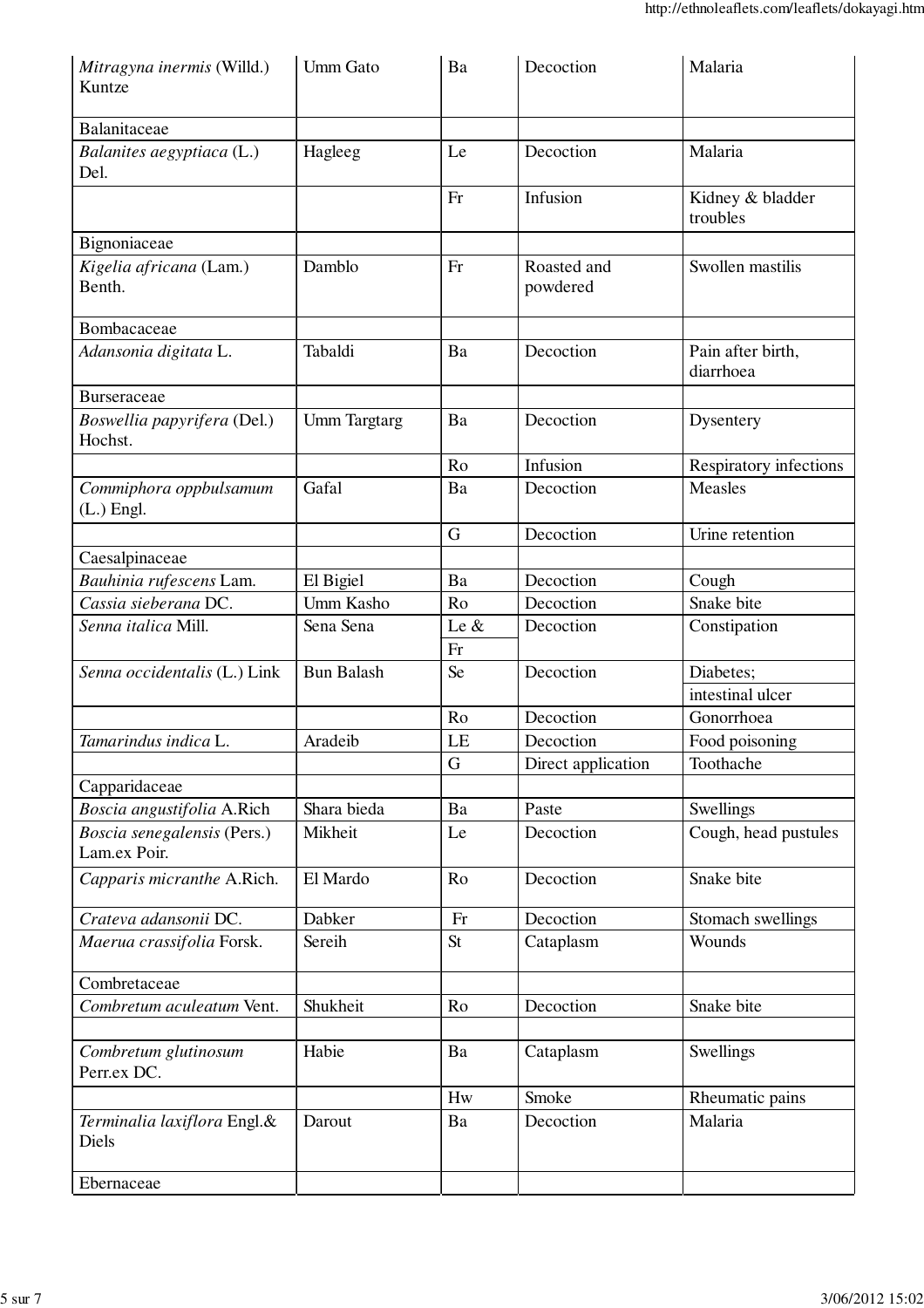| Diospyros mespiliformis<br>Hochst. ex DC.     | Gughan             | Ba        | Decoction          | Diarrhoea          |
|-----------------------------------------------|--------------------|-----------|--------------------|--------------------|
| Leguminaceae                                  |                    |           |                    |                    |
| Arachis hypogaea L.                           | Foul               | <b>Se</b> | Jam                | Scorpion bite      |
| Liliaceae                                     |                    |           |                    |                    |
| Asparagus flagellais (Kunth.)<br><b>Baker</b> | <b>Umm Mushbat</b> | Ro        | Decoction          | Rabies, snake bite |
| Loganiaceae                                   |                    |           |                    |                    |
| Strychnos spinosa Lam.                        | Umm Bekhesa        | Fr        | Eaten              | Hypertension       |
| Malvaceae                                     |                    |           |                    |                    |
| Sida ovata Forsk.                             | Magasht el Regal   | Ro        | Paste              | Taenia capitics    |
| Mimosaceae                                    |                    |           |                    |                    |
| Acacia gerrardii Benth.                       | Salgum             | Ba        | Decoction          | Swellings          |
| Acacia nubica Benth.                          | El Ifein           | Fr        | Paste              | Tooth cavity       |
| Acacia polyacantha Willd.                     | Umm Siniena        | Ba        | Decoction          | Dysentery,         |
|                                               |                    |           |                    | gastric ulcer      |
| Acacia senegal (L.) Willd.                    | Kitr Abied         | G         | Juice              | Guardia            |
|                                               |                    |           |                    |                    |
| Acacia seyal Del.                             | Talih              | Ba        | Decoction          | Bleeding           |
|                                               |                    | Le        | Direct application | Leprosy            |
| Acacia sieberiana DC.                         | Kook               | Ba        | Decoction          | Cough              |
| Albizzia amara (Roxb.) Boiv.                  | Arad               | Le        | Cataplasm          | Agnail             |
|                                               |                    | Ba        | Decoction          | Scabies            |
|                                               |                    | <b>Se</b> | Decoction          | Jaundice           |
| Albizzia anthelmintica<br><b>Brongn</b>       |                    | Ba        | Infusion           | Anthelmintic       |
| Faidherbia albida Del.                        | El Haraz           | Se        | Cataplasm          | Scorpion bite      |
| Prosopis africana (Guill.&                    | Umm Surouj         | Ba        | Decoction          | Sexual impotence   |
| Perr.) Taub                                   |                    |           |                    |                    |
| Moraceae                                      |                    |           |                    |                    |
| Ficus platycephale Del                        | Gumaize            | Ba        | Cataplasm          | Leprosy            |
| Nymphaeaceae                                  |                    |           |                    |                    |
| Nymphaea lotus L.                             | Suteib             | Ro        | Cataplasm          | Agnail             |
| Olacaceae                                     |                    |           |                    |                    |
| Ximenia americana L                           | Umm Medeka         | <b>St</b> | Smoke              | Rheumatic pains    |
| Papilionaceae                                 |                    |           |                    |                    |
| Dalbergia melanoxylon Guill.<br>& Perr.       | Babanoose          | Ro        | Smoke              | Rheumatic pains    |
|                                               |                    | Le        | Paste              | Taenia capitis     |
|                                               |                    | Fr        | Decoction          | Urine retention    |
| Rubiaceae                                     |                    |           |                    |                    |
| Gardenia ternifolia Schum.&<br>Thonn          | Abu Gawi           | Ro        | Decoction          | Jaundice           |